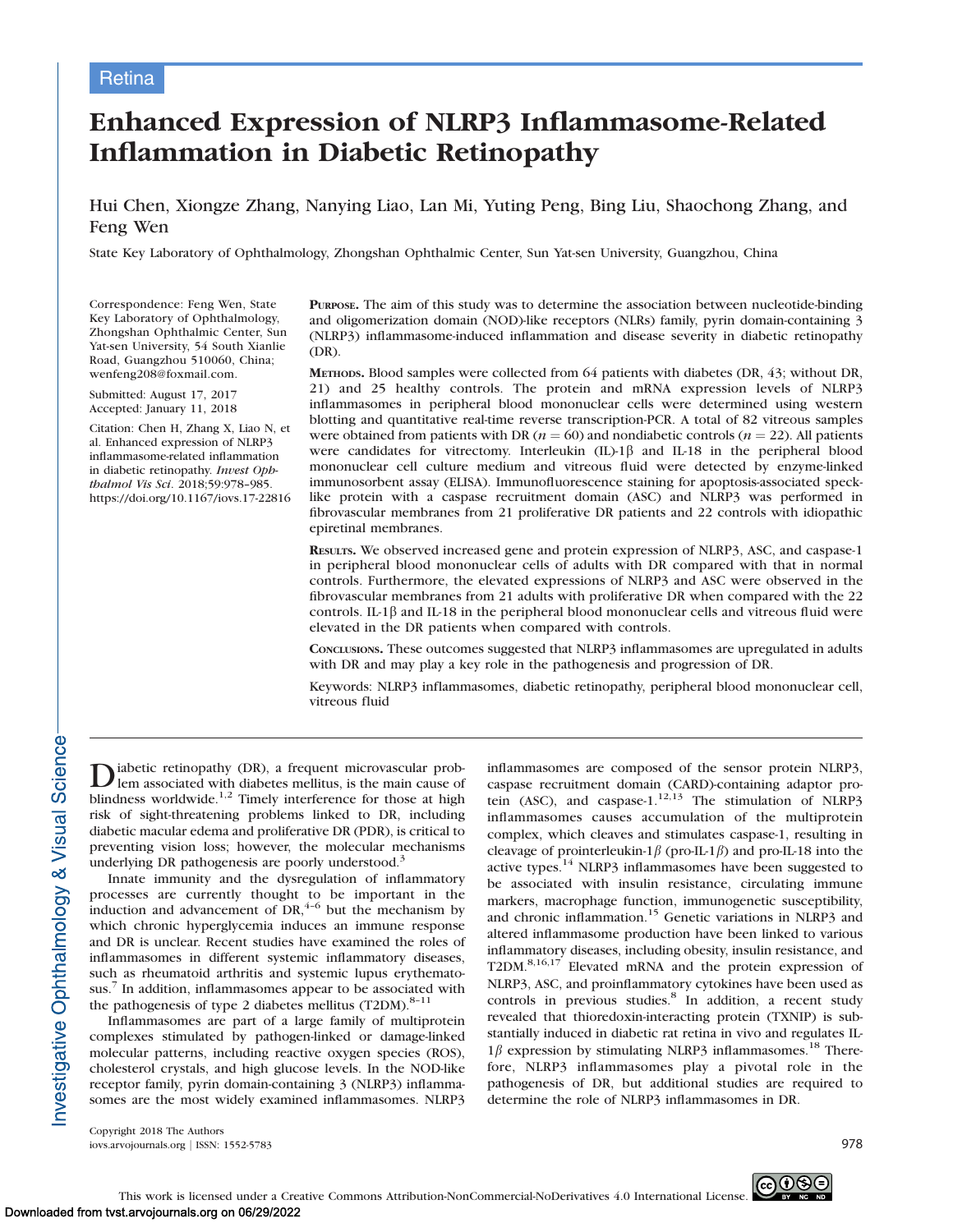|  | <b>TABLE 1.</b> Clinical and Biochemical Characteristics of Type 2 Diabetic Patients and Healthy Controls |  |  |  |  |
|--|-----------------------------------------------------------------------------------------------------------|--|--|--|--|
|--|-----------------------------------------------------------------------------------------------------------|--|--|--|--|

|                      | Control,<br>$n=25$       | NDR,<br>$n=21$ | NPDR.<br>$n=20$ | PDR,<br>$n=23$ | P Value     |
|----------------------|--------------------------|----------------|-----------------|----------------|-------------|
| Parameter            |                          |                |                 |                |             |
| Sex, $m/f$           | 15/10                    | 12/9           | 9/11            | 12/11          | 0.770       |
| Age, y               | $61.8 \pm 11.5$          | $57.2 \pm 7.4$ | $63.5 \pm 6.2$  | $58.7 \pm 5.6$ | 0.057       |
| BMI, $\text{kg/m}^2$ | $21.8 \pm 2.0$           | $22.0 \pm 2.9$ | $23.8 \pm 3.3$  | $24.6 \pm 4.9$ | $0.018*$    |
| Diabetes duration, y | $\overline{\phantom{0}}$ | $10.1 \pm 4.9$ | $12.0 \pm 2.5$  | $15.2 \pm 1.4$ | $< 0.001$ * |
| FPG, mmol/l          | -                        | $8.0 \pm 2.2$  | $8.5 \pm 1.7$   | $10.2 \pm 1.2$ | $< 0.001*$  |
| HbAlc, %             | -                        | $10.1 \pm 4.9$ | $12.0 \pm 2.5$  | $15.3 \pm 1.1$ | $< 0.001*$  |

Data are expressed as mean  $\pm$  SD. BMI, body mass index; FPG, fasting plasma glucose; HbA1c, glycated hemoglobin.  $* P \leq 0.05.$ 

We evaluated the expression of NLRP3 inflammasomes in peripheral blood mononuclear cells (PBMCs) obtained from DR patients and biopsies from PDR patients. We also examined whether the NLRP3 expression and NLRP3-mediated yield of IL-1b and IL-18 by PBMCs and vitreous fluid correspond to elevated disease severity.

# MATERIALS AND METHODS

# **Participants**

Consecutive patients with T2DM and nondiabetic controls from the outpatient clinics at the Zhongshan Ophthalmic Centre, China, were recruited for this study between January 2017 and July 2017 (Table 1). The 2002 American Diabetes Association standards were used to confirm the diagnosis of T2DM.<sup>19</sup>

We excluded patients with infectious diseases or other diabetic complications such as nephropathy (defined as patients with stage 3 chronic kidney disease, macroalbuminuria, or proteinuria, and those undergoing hemodialysis). Chronic kidney disease stages were based on the National Kidney Foundation Disease Outcomes Quality Initiative clinical practice guidelines. Patients were also excluded if they had been subjected to intraocular procedures, intravitreal treatments, photocoagulation in the prior 3 months, uveitis, trauma, vitreous hemorrhage, retinal detachment, or immunosuppressive drug administration.

DR was assessed by fluorescein fundus angiography (FF450 fundus camera; Carl Zeiss Meditec AG, Jena, Germany). Body mass index was determined using the following formula: weight  $(kg)/$ height  $(m<sup>2</sup>)$ . Based on the Diabetic Retinopathy Disease Severity Scale, diabetics were placed into one of the following three groups: no apparent retinopathy (NDR), nonproliferative diabetic retinopathy (NPDR), and PDR.<sup>2</sup>

The study followed the guidelines of the Declaration of Helsinki, and all experimental protocols were performed with approval from the Human Ethics Committee of Zhongshan Ophthalmic Center, Sun Yat-sen University. Written informed consent was obtained from the enrolled participants.

# Patient Demographics

Age- and sex-paired specimens obtained from 64 T2DM patients and 25 healthy controls were used in this investigation. The mean age of the T2DM patients (33 men and 31 women) and controls (15 men and 10 women) was  $59.7 \pm 6.8$ years and  $61.8 \pm 11.5$  years, respectively. Among the 64 T2DM patients, 21 had NDR, 20 had NPDR, and 23 had PDR. The

male/female ratio and mean  $\pm$  SD age was 12/9 and 57.2  $\pm$  7.4 years for the NDR group, 9/11 and 63.5  $\pm$  6.2 years for the NPDR group, and 12/11 and 58.7  $\pm$  5.6 years for the PDR group.

# Sample Preparation

A whole blood specimen (12 mL) was obtained from each participant and placed in a sterile tube containing the anticoagulant lithium heparin (Vacutainer; BD Biosciences, San Jose, CA, USA) prior to protein and mRNA quantification. Additional blood samples were also taken for fasting plasma glucose and glycated hemoglobin determination.

# PBMC Isolation

PBMCs were isolated from heparinized blood by Ficoll-Hypaque density-gradient centrifugation (Lymphoprep; Nycomed Pharma AS, Oslo, Norway). PBMCs were incubated for 4 hours with 100 ng/mL lipopolysaccharide (Sigma-Aldrich Corp., St. Louis, MO, USA). After 4 hours, PBMCs were incubated for an additional 15 minutes with Roswell Park Memorial Institute (RPMI) containing 1 mM of adenosine 5 triphosphate (ATP; Sigma-Aldrich Corp. lipopolysaccharide/ ATP).

# Vitreous Fluid Sample Collection

Undiluted vitreous fluid samples were carefully obtained from 60 eyes of 60 diabetes patients (PDR,  $n = 21$ ; NPDR,  $n = 20$ ; NDR,  $n = 19$ ) during pars plana vitrectomy from 2015 to 2017. The indications for vitrectomy were rhegmatogenous and tractional retinal detachment, nonclearing vitreous hemorrhage, epiretinal membrane peel, macular hole repair, or retained lens fragments. Vitreous fluid samples were also obtained from 22 participants with epiretinal membranes without diabetic mellitus who served as a control group. The clinical characteristics of the participants are shown in Table 2.

Samples of vitreous fluid were collected by manual suction into a syringe through the aspiration line of vitrectomy before opening the infusion line. The samples were transferred to sterile polypropylene screw cap conical bottom vials and rapidly frozen at  $-80^{\circ}$ C.

# RNA Extraction and Quantitative Real-Time PCR

Total RNA from PBMCs was removed using TRIzol (Carlsbad, CA, USA) according to the manufacturer's instructions. One microgram of RNA was reverse transcribed with a reverse transcription kit (Toyobo, Osaka, Japan) to a total volume of 20 lL. The expression of specific genes was determined by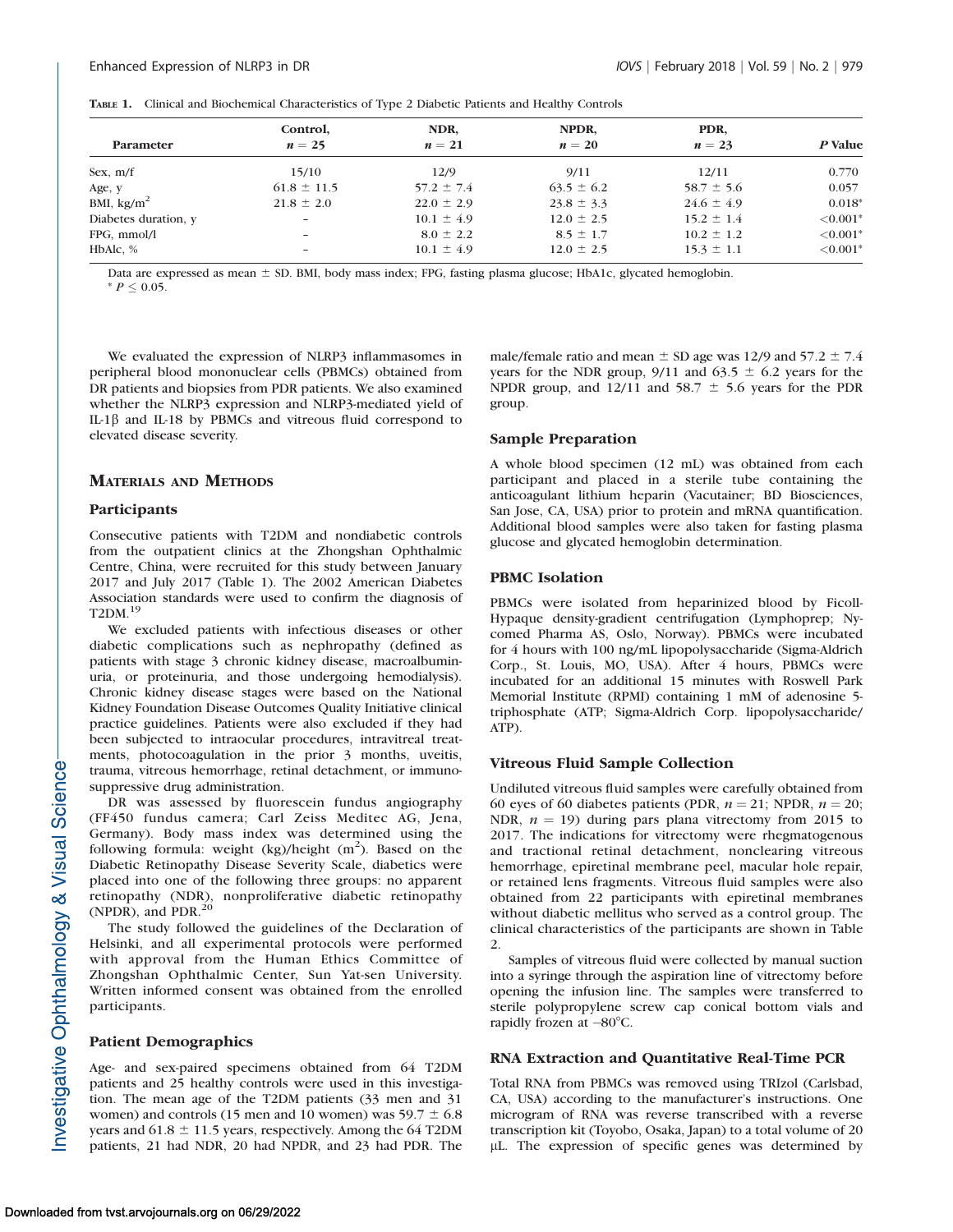|                      | Control,<br>$n=22$       | NDR,<br>$n=19$ | NPDR,<br>$n=20$ | PDR,<br>$n=21$ | P Value                  |
|----------------------|--------------------------|----------------|-----------------|----------------|--------------------------|
| Parameter            |                          |                |                 |                |                          |
| Sex, $m/f$           | 13/9                     | 7/12           | 9/11            | 12/9           | 0.445                    |
| Age, y               | $60.7 \pm 7.3$           | $58.5 \pm 8.3$ | $62.8 \pm 7.5$  | $60.6 \pm 5.5$ | 0.336                    |
| BMI, $\text{kg/m}^2$ | $20.9 \pm 2.2$           | $21.8 \pm 1.9$ | $23.1 \pm 3.4$  | $23.9 \pm 3.4$ | $0.001*$                 |
| Diabetes duration, y | $\overline{\phantom{a}}$ | $7.8 \pm 3.9$  | $13.2 \pm 4.7$  | $15.2 \pm 3.1$ | $\overline{\phantom{a}}$ |
| $FPG$ , mg/dl        | $4.5 \pm 0.3$            | $7.7 \pm 1.6$  | $8.0 \pm 1.7$   | $10.1 \pm 0.5$ | $< 0.001*$               |
| HbA1c, $%$           | $5.3 \pm 0.7$            | $7.8 \pm 1.4$  | $8.0 \pm 0.7$   | $12.8 \pm 3.6$ | ${<}0.001*$              |

TABLE 2. Clinical and Biochemical Characteristics of Patients With DR and Controls Undergoing Vitretomy

Data are expressed as mean  $\pm$  SD.

 $* P \leq 0.05.$ 

quantitative real-time PCR with a QuantiFast SYBR Green PCR Kit (Qiagen, Hilden, Germany). The primers for the investigated genes were as follows: NLRP3 forward 5'-GCA GCA AAC TGG AAA GGA AG-3<sup>'</sup> and reverse 5'-CTT CTC TGA TGA GGC CCA AG-3'; ASC forward 5'-GCACTT TAT AGA CCA GCA CCG-3' and reverse 5'-GGC TGG TGT GAA ACTGAA GA-3', caspase-1 forward 5'-CCG AAG GTG ATC ATC ATCC A-3' and reverse  $5'$ -ATA GCA TCA TCC TCA AAC TCT TCT G-3'; and IL-1 $\beta$ forward 5'-TTA CAG TGG CAA TGA GGA TGA C-3' and reverse 5'-GTC GGA GATTCG TAG CTG GAT-3'. Quantitative real-time PCR was conducted with a LightCycler CFX96 (BioRad, Hercules, CA, USA) according to the manufacturer's instructions. β-actin was used as an internal control. Each specimen was examined in triplicate. PCR products were separated in an agarose gel and showed a single band of the expected size in all cases. Melting curve analysis was conducted to confirm primer specificity. Relative mRNA expression was measured using the comparative  $(2^{-\Delta\Delta CT})$  method.

# Western Blotting

Total protein was removed from the PBMCs of T2DM patients and controls and lysed in radioimmunoprecipitation buffer. A total of 60 µg of cell lysate were fractionated by 12% sodium dodecyl sulfate-polyacrylamide gel electrophoresis and transferred to polyvinylidene fluoride membranes by semidry electroblotting. The blots were probed with specific antibodies against NLRP3, ASC, and caspase-1 (Abcam, Cambridge, UK). b-actin expression was examined as an internal control with an anti- $\beta$ -actin antibody (Abcam). Immunoreactive bands were measured using radiographic film and a SuperSignal West Pico Substrate Kit (Pierce, Rockford, IL, USA) according to the manufacturer's instructions. Band intensity analysis was conducted using ImageJ software (National Institutes of Health, Bethesda, MD, USA) and normalized to  $\beta$ -actin.

# **ELISA**

IL-1 $\beta$  and IL-18 levels in the culture supernatants and vitreous fluid were measured by ELISA following the manufacturer's instructions  $(IL-1\beta$  and IL-18 ELISA kits; R&D Systems, Minneapolis, MN, USA). The minimal detectable concentrations of IL-1 $\beta$  and IL-18 were 3.9 and 26.6 pg/mL, respectively. All samples were measured in duplicate.

# Immunofluorescence Staining of Fibrovascular Membranes (FVMs)

During pars plana vitrectomy, FVMs were surgically removed via membrane peeling from the eyes of T2DM patients with PDR (21 eyes). As controls, epiretinal membrane resection was performed in 22 patients with idiopathic epiretinal membranes. The variation in ages among the groups was not significant (Table 2).

In the laboratory, preretinal membranes were snap frozen within 1 hour of removal in an optimal cutting temperature compound and kept at  $-70^{\circ}$ C. The 8-µm sections were cut and stained by immunofluorescence staining.

Immunofluorescence staining was performed on frozen sections of the FVMs and control membranes by staining with rabbit anti–NLRP3 polyclonal IgG (1:300 dilution; ab214185; Abcam) or rabbit anti–ASC receptor polyclonal IgG (1:200 dilution; ab180799; Abcam). The samples were counterstained with DAPI (1:1000 dilution; D9542; Sigma-Aldrich). The sections were examined with a fluorescence microscope (DS-Ril-U2; Nikon, Tokyo, Japan) and photographed (DS-U2; Nikon).

# Statistical Analysis

All evaluations were conducted with the Statistical Package for the Social Sciences Statistical Software for Windows (version 19.0, SPSS, Inc., Chicago, IL, USA). Group variations between diabetes patients and controls were evaluated by one-way analysis of variance or nonparametric Kruskal-Wallis tests according to normality assumptions and homogeneity of variances. The variations between all groups were examined by Mann-Whitney  $U$  tests or Student's  $t$ -tests. The relationships between study parameters were examined via Spearman's correlation test. Graphs were drawn using Prism version 5 (GraphPad Software, Inc., La Jolla, CA, USA). For each test, P values < 0.05 were considered statistically significant.

# **RESULTS**

# Patient Clinical Characteristics

A summary of clinical manifestations and laboratory measurements of the studied patients is shown in Table 1. There was no significant variation among groups in age and sex ( $P =$ 0.770,  $P = 0.057$ , respectively). Body mass index distribution was significantly higher in patients with T2DM than in the healthy controls ( $P < 0.001$ ). The mean extent of diabetes was significantly longer in the PDR group than in the NPDR and NDR groups ( $P < 0.001$ ). HbA1c values ranging from 4.27% to 6.07% were considered normal. HbA1c and fasting glucose levels were also found to be significantly elevated in the PDR group than in the NPDR and NDR groups (both  $P <$ 0.001).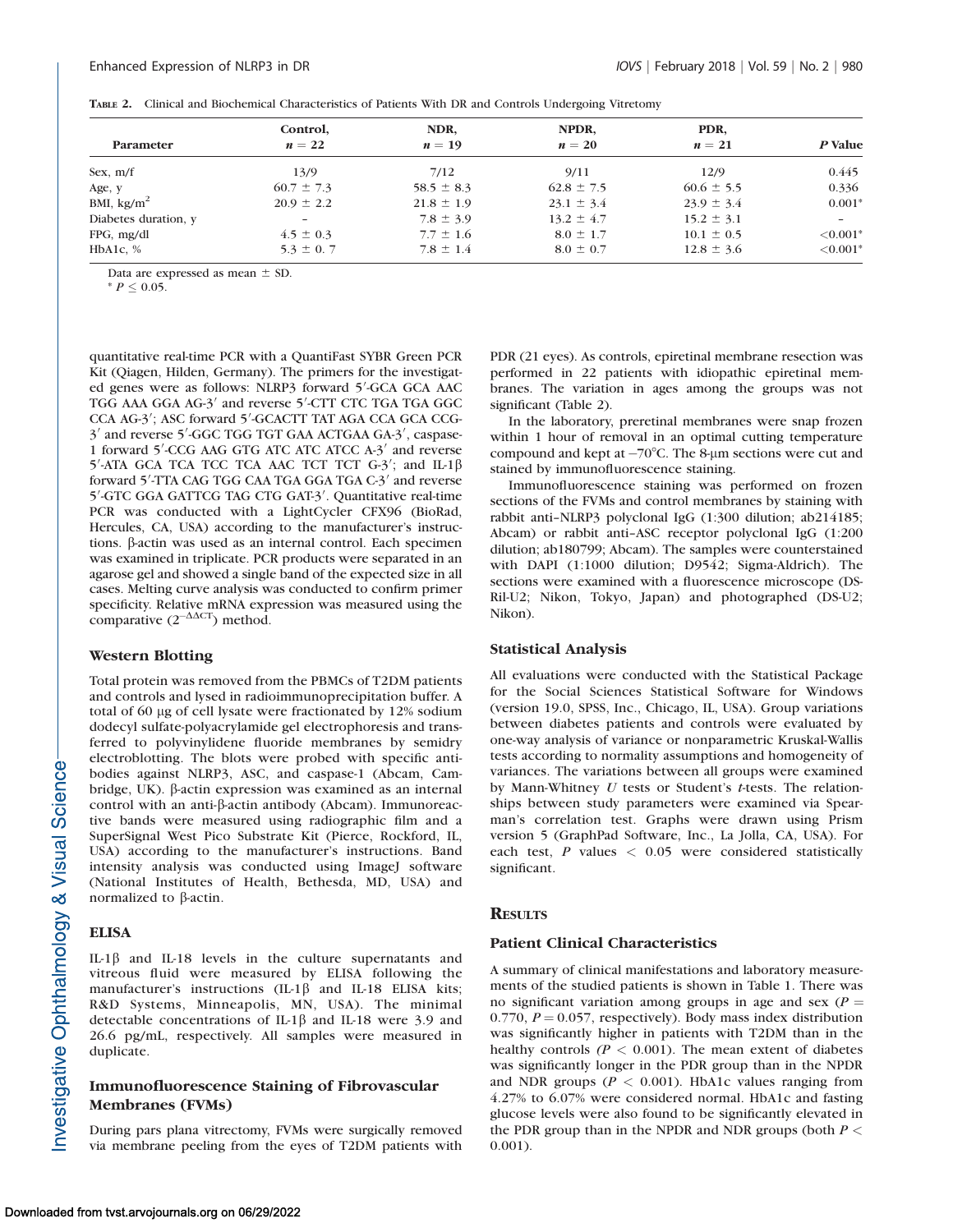

FIGURE 1. NLRP3, ASC, caspase-1, and IL-1 $\beta$  mRNA expression is elevated in DR patients (PDR,  $n = 23$ ; NPDR,  $n = 20$ ; NDR,  $n = 21$ ; control,  $n = 25$ ). (A–D) The mRNA expression of NLRP3, ASC, caspase-1, and IL-1b in freshly isolated PBMCs was quantified by real-time PCR and normalized to the expression levels of  $\beta$ -actin. The values are shown as the fold-change when compared with the control. \*P < 0.05 versus control; \*P < 0.05 versus NDR; \*\*\* $P < 0.05$  versus NPDR.

# Expression of NLRP3 Inflammasomes Was Significantly Upregulated in Patients With DR

We evaluated NLRP3, ASC, caspase-1, and IL-1 $\beta$  levels in T2DM patients and controls by using quantitative real-time PCR. NLRP3 mRNA expression in PBMCs from NPDR and PDR patients was significantly elevated when compared with controls ( $P = 0.001$  and  $P < 0.001$ , respectively; Fig. 1A). In addition, the expression of the key NLRP3 inflammasome molecules ASC and caspase-1 and IL-1 $\beta$  mRNA expression levels were also significantly increased in patients with NPDR (all  $P < 0.001$ ) and PDR (all  $P < 0.001$ ) when compared with healthy controls (Figs. 1B–D).

To verify the upregulation of NLRP3 inflammasomes in patients with DR at the protein level, total protein was extracted from PBMCs from untreated patients and controls and was analyzed by western blotting. Our data showed that the protein expression of NLRP3, ASC, and caspase-1 was significantly elevated in participants with NPDR ( $P < 0.001$ ,  $P < 0.001$ , and  $P = 0.001$ ) and PDR (all  $P < 0.001$ ) when

compared with controls (Fig. 2). Representative western blotting results from 6 patients and 2 controls are shown in Figure 2A. ELISA revealed that PBMC IL-1 $\beta$  and IL-18 levels in patients with NPDR ( $P < 0.001$  and  $P = 0.010$ ) and PDR (both  $P < 0.001$ ) were significantly increased when compared with those in healthy controls (Fig. 3). Our data revealed that the mRNA and protein levels of NLRP3 inflammasomes were significantly increased in patients with DR.

#### Concentrations of IL-1 $\beta$  and IL-18 in Vitreous Fluid

IL-1 $\beta$  and IL-18 secretions are tightly regulated by NLRP3 inflammasome activation; therefore, we compared the vitreous fluid levels of IL-1 $\beta$  and IL-18 in the DR patients. A significantly higher expression of IL-1 $\beta$  and IL-18 was observed in the patients with PDR  $(n = 21)$  than in the patients with NPDR ( $n = 20$ ; both  $P < 0.001$ ) and NDR ( $n =$ 19; both  $P < 0.001$ ; Fig. 4).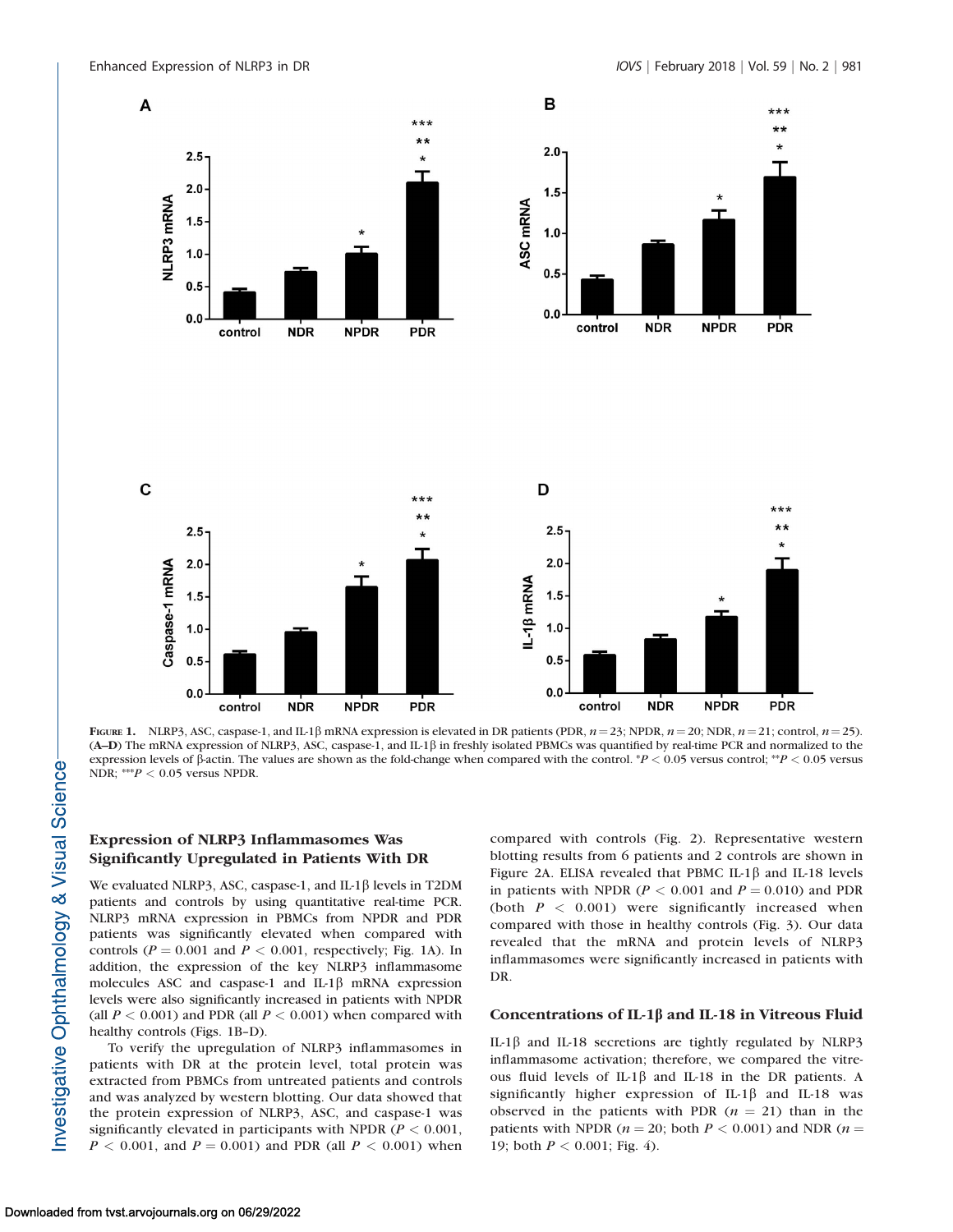

FIGURE 2. NLRP3, ASC, and caspase-1 protein expression is elevated in DR patients (PDR,  $n = 23$ ; NPDR,  $n = 20$ ; NDR,  $n = 21$ ; control,  $n = 25$ ). (A– D) Typical western blot analysis (lanes 1–2, healthy control; lanes 3–4, NDR; lanes 5–6, NPDR; and lanes 7–8, PDR) and quantitation of NLRP3, ASC, and caspase-1 from PBMCs.  $\beta$ -actin was implemented as the loading control.  $P < 0.05$  versus control; \*\*P < 0.05 versus NDR; \*\*\*P < 0.05 versus NPDR.

# NLRP3 Expression in Epiretinal Membranes of DR Patients

The expression of NLRP3 and ASC was detected in samples from all FVMs of the study group with PDR with strong staining (Fig. 5). None of the membranes removed from the eyes of the controls showed specific staining of NLRP3 and ASC.

#### **DISCUSSION**

The initiation of NLRP3 inflammasomes promotes the pathogenesis of various inflammatory diseases, including rheumatoid arthritis, atherosclerosis, and inflammatory bowel disease. $21-23$ In addition, previous studies showed that the NLRP3 inflammasome complex and cytokines IL-1 $\beta$  and IL-18 play essential roles in the development of T2DM and its major complica-



FIGURE 3. Levels of IL-1 $\beta$  and IL-18 increased in PBMCs from DR patients (PDR,  $n = 23$ ; NPDR,  $n = 20$ ; NDR,  $n = 21$ ; control,  $n = 25$ ). (A) IL-1 $\beta$  and (B) IL-18 cytokine levels in culture supernatants of PBMCs isolated from healthy controls ( $n=25$ ), patients with NDR ( $n=21$ ), and patients with DR  $(n = 43)$ . Data represent means  $\pm$  SD. \*P < 0.05, not significant. \*P < 0.05 versus control; \*\*P < 0.05 versus NDR; \*\*\*P < 0.05 versus NDR;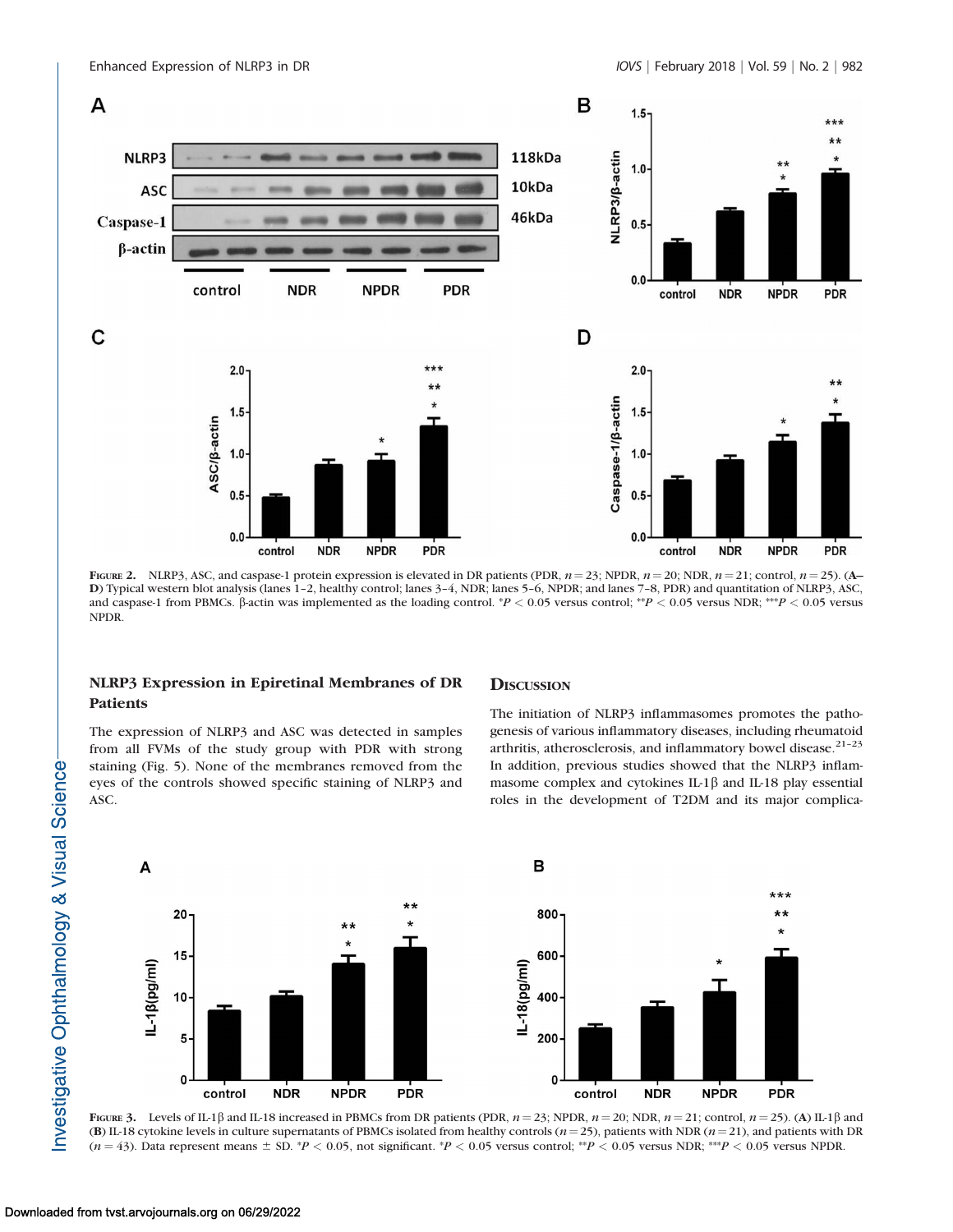

FIGURE 4. Levels of IL-1 $\beta$  and IL-18 increased in vitreous fluid from DR patients (PDR,  $n = 21$ ; NPDR,  $n = 20$ ; NDR,  $n = 19$ ; control,  $n = 22$ ). (A) IL-1 $\beta$ and (B) IL-18 cytokine levels in vitreous fluid from healthy controls  $(n = 22)$ , patients with NDR  $(n = 19)$ , and patients with DR  $(n = 41)$ . Data represent means  $\pm$  SD. \*P < 0.05, not significant. \*P < 0.05 versus control; \*\*P < 0.05 versus NDR; \*\*\*P < 0.05 versus NPDR.

tions<sup>24</sup>; however, the involvement of NLRP3 in DR remains unclear.

DR is considered a low-grade inflammatory condition. The inflammatory response of mononuclear cells is thought to be involved in all stages of the DR process, from the development of microaneurysms to neovascularization formation. Several mediators secreted by mononuclear cells modulate the inflammatory process in different stages of DR. Here, we studied the expression and activation of different NLRP3 inflammasome components in the PBMCs of patients with DR. Our data indicated that key NLRP3 inflammasome molecules are overexpressed in the PBMCs of DR patients, and activation of NLRP3 inflammasomes triggers an increase in the expression of inflammatory cytokines IL-1 $\beta$  and IL-18 in these cells and vitreous fluid. The data also showed that NLRP3 inflammasomes were correlated with the inflammatory process in DR patients. This was further supported by immunofluorescence staining analysis of the corresponding epiretinal membranes from the PDR patients.

The mechanisms by which activation of NLRP3 inflammasomes is induced in DR are unknown, but we propose two alternative hypotheses. One hypothesis is that extracellular ATP release may be involved in NLRP3 inflammasome activation.<sup>25</sup> Recently, in vitro culture experiments showed that NLRP3, caspase-1, IL-1 $\beta$ , IL-18, and ATP were significantly increased in human renal proximal tubule (HK-2) cells after high-glucose stimulation.<sup>26</sup> Similarly, the extracellular ATP concentration was also found to be significantly enhanced in the rat Müller cell line.<sup>18</sup> The other hypothesis is that, in addition to endogenous danger signals such as ATP, ROS induce NLRP3 activation. DR pathology includes several ROS-producing processes, such as uncontrolled endoplasmic reticulum stress, glucose auto-oxidation, polyol pathway activation, protein glycation, and the development of complex glycation end-products that induce NLRP3 inflammasome pathway signaling.<sup>27-32</sup> Collectively, our data suggest that systemically elevated endogenous-dangerous molecules, such as ATP and ROS, lead to NLRP3 inflammasome activation, as characterized by elevated NLRP3, ASC, IL-1 $\beta$ , and IL-18 expression in the PBMCs from the DR patients.

We also observed abnormal regulation of IL-18 and IL-1 $\beta$  in the DR patients. PBMCs and vitreous fluid from the DR patients expressed higher levels of IL-18 and IL-1 $\beta$ . IL-18 has been suggested to be involved in the progression of  $DR^{16-18}$ ; however, its role and mechanism are unclear. As a potent proinflammatory cytokine, IL-1 $\beta$  synthesis, maturation, and secretion are tightly regulated by NLRP3 inflammasome activation.<sup>33</sup> IL-1 $\beta$  release can drive the cytokine cascade, such as IL-6, and induce all clinical and laboratory features, and we have previously noted high circulating levels of IL-6 in DR patients.<sup>34</sup> Furthermore, our findings agree with those of a clinical study showing that IL-18 and vascular endothelial growth factor levels were higher in the vitreous fluids of PDR patients than in those of nondiabetic controls.<sup>35</sup>

In addition to detecting increased NLRP3 inflammasome levels, we also found elevated caspase-1 initiation in the PBMCs obtained from the DR patients. As a protease, caspase-1 plays a biological role in catalyzing its substrates. Caspase-1 was shown to regulate NLRP3-linked inflammation as an inflammatory caspase.<sup>36,37</sup> Furthermore, clinical evidence showed that the use of Prannacasan, an oral caspase-1 inhibitor, to treat T2DM led to a good response and ameliorated disease symptoms in T2DM patients.<sup>38</sup> Furthermore, our data additionally revealed that caspase-1 levels in PBMCs positively correspond to the level of disease severity. In agreement with our data, Cascão et al.<sup>39</sup> showed that caspase-1 is initiated in moving leukocytes in early T2DM.<sup>39</sup>

Finally, our data indicate that elevated expressions of NLRP3 ASC, IL-1 $\beta$ , and IL-18 are linked to DR clinical progression of the condition. These outcomes agree with those of previous studies showing that serum levels of IL-18 were increased early after the initiation of DR and linked to disease severity in humans.<sup>40</sup> These findings indicate that NLRP3 inflammasome effectors are important determinants of inflammatory progress and disease severity in DR.

In this study, the expression of NLRP3 inflammasome elements was elevated in the PBMCs obtained from DR patients; elevated levels of proinflammatory cytokines, including IL-1 $\beta$  and IL-18, were also observed in the PBMCs and vitreous fluids. Furthermore, the expression of the NLRP3 inflammasome signaling axis increased with disease progression. These data suggest that the initiation of NLRP3 inflammasomes may promote the progression of DR. These findings provide insight into the pathogenesis and control of DR, with NLRP3 as a new potential target for therapeutic treatment in patients with DR. Additional studies are needed to clarify the precise molecular mechanisms by which the NLRP3 inflammasome induces and aggravates DR.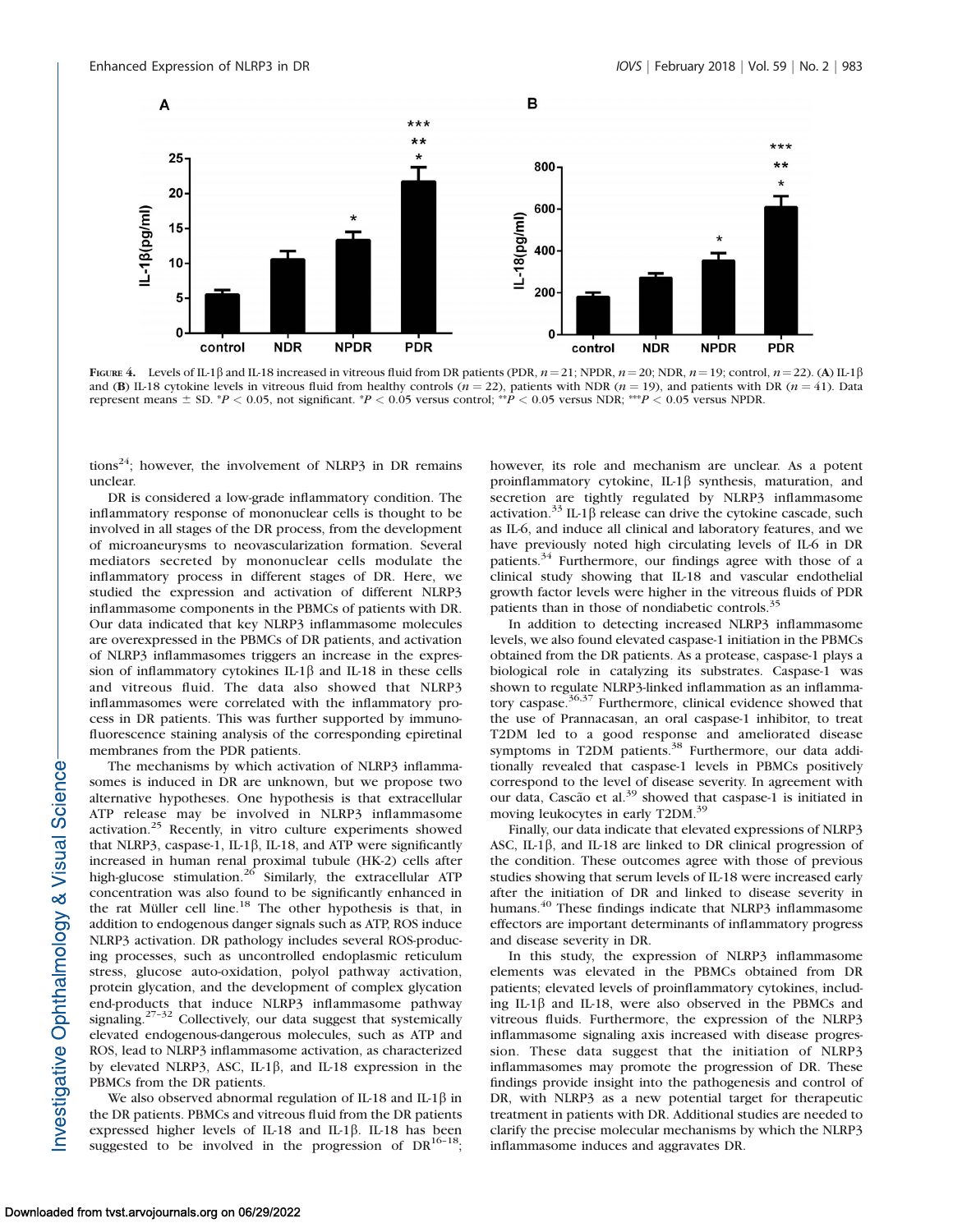

FIGURE 5. Immunofluorescence staining for NLRP3, ASC, and DAPI in fibrovascular membranes from eyes with PDR. The NLRP3 (red) and ASC (green) staining reaction is strongly positive. The DAPI stain (blue) shows many nuclei. Colocalization showing that the greatest positive staining was observed in the cytoplasm. Scale bar: 20 µm.

Investigative Ophthalmology & Visual Science-